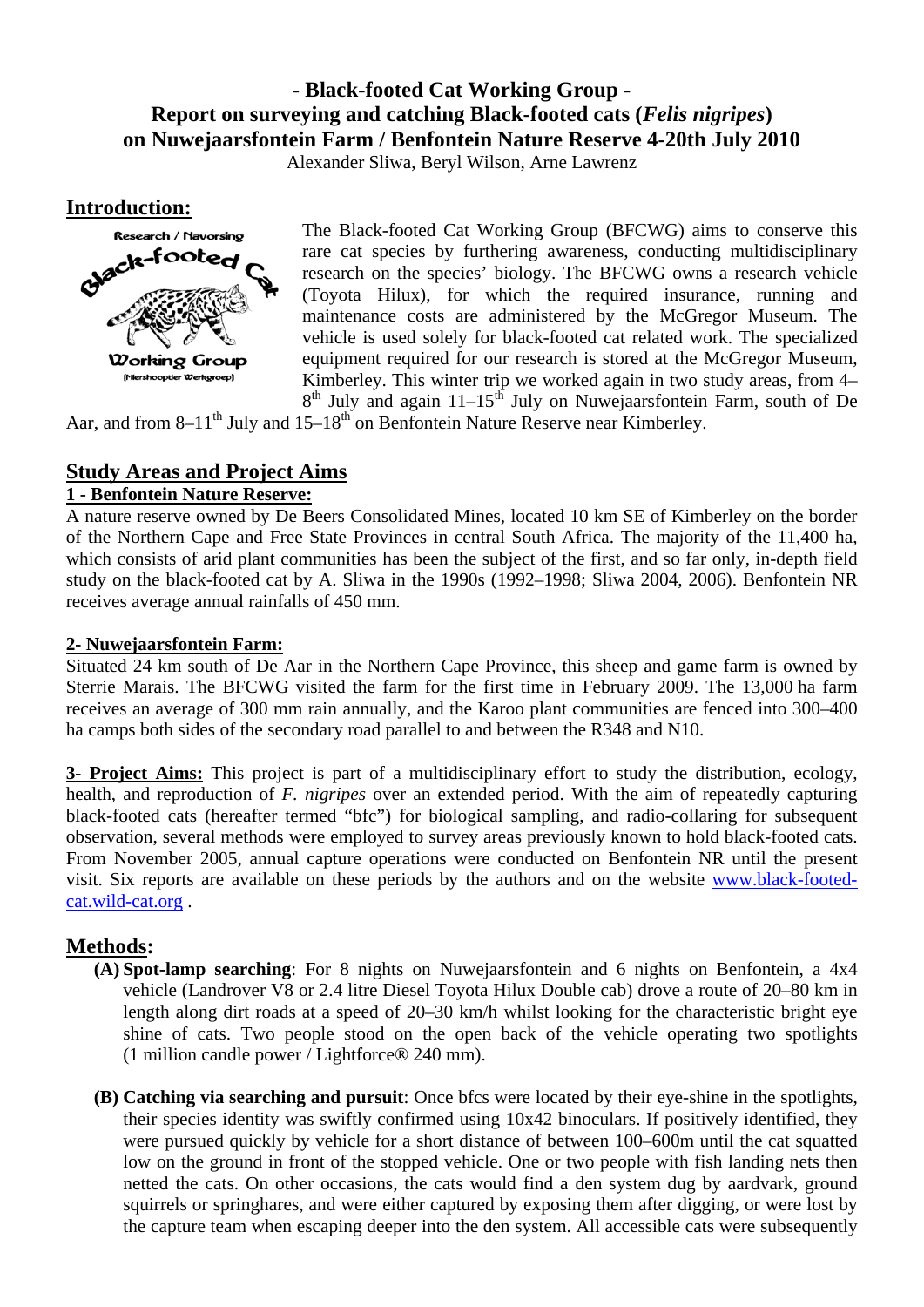anesthetized with an intramuscular injection of ketamine, medetomidine, midazolam, and butorphanol, and covered with a blanket to shield them from lights and sounds. After transporting them back to the research house, all animals were given complete physical examinations, had biological samples collected for disease and genetic studies, morphometric measurements obtained, and radio-collars fitted. The anaesthetic drugs were antagonized with intramuscular atipamezole and naltrexone, and the cats then placed in a small plastic crate for recovery. All black-footed cats were released back into a den close to their capture locations. A blanket was used to cover the den entrance, keeping them inside until they were fit to leave on their own account. There were no complications associated with these procedures, and all cats were confirmed alive and well on subsequent nights using telemetry and visual verification.

- **(C) Digging**: This method was not employed this year as all cats were captured following ground pursuits. It was neither necessary to employ this method on cats with still-functioning radiocollars as three of the cats collared during the November 2009 trip were located through their working radio-collars. The females' (Thea, Ilse, Judy) collar batteries are still due to last 10 months, and thus didn't need to be replaced. The fate of the 2 male cats is given in detail in the results section below.
- (**D) Live-trapping:** We did not employ this method during the present trip.

## **The capture via vehicles were conducted and staffed by:**

Ms. Beryl Wilson, zoologist, McGregor Museum, South Africa [\(berylwa@museumsnc.co.za\)](mailto:berylwa@museumsnc.co.za) Dr. Alexander Sliwa, behavioural ecologist and zoo curator, Cologne (Kölner) Zoo, Germany ([sliwa@koelnerzoo.de](mailto:sliwa@koelnerzoo.de) )

Dr. Arne Lawrenz, zoo veterinarian, Wuppertal Zoo, Germany [\(a.lawrenz@zoo-wuppertal.de](mailto:a.lawrenz@zoo-wuppertal.de) ) Mr. Sterrie Marais, farm owner of Nuwejaarsfontein and Taaibosfontein, De Aar ([info@karooexperience.co.za](mailto:info@karooexperience.co.za) )

Mr. Pieter Marais, farm manager of Nuwejaarsfontein and Taaibosfontein, De Aar. Mrs. Chriszanne Burger, nature conservation student, Paardeberg Mr. Max Seigal, biology student, Boulder, Colorado, USA (maxseigal@yahoo.com)

# **Results:**

**Trapping:** the team did not conduct any trapping during this trip

# **Spot-lamp searching:**

*Nuwejaarsfontein*- We only saw two different black-footed cats on three occasions during the 8 nights of searching, of which we caught the one un-collared female on the first attempt. The other two observations were of the collared female "Ilse". Thus we saw black-footed cats, on average, every third night (33% sighting success rate).

During these night drives, we observed other carnivore species such as aardwolves (*Proteles cristatus*), black-backed jackal (*Canis mesomelas*), several groups of bat-eared foxes (*Otocyon megalotis*), Cape foxes (*Vulpes chama*), aardvark (*Orycteropus after*), as well as porcupines (*Hystrix africaeaustralis*), and both Cape eagle owl (*Bubo capensis*) and spotted eagle owl (*Bubo africanus*). In contrast to February 2009, as during November 2009, we did not see any African wildcats (*Felis silvestris lybica*) during our night searches.

*Benfontein-* We saw four black-footed cat individuals during six nights of searching. Twice we saw the female "Thea" with her functioning collar, and radio-tracked her first on the following nights to avoid pursuing in the event on spotting her visually. Thus we saw black-footed cats unaided by telemetry almost every night (66% sighting success rate). The entire area was part of the previous ecological study of Alex Sliwa from 1992–1998, and the same that we searched during previous capture trips. During these night drives, we observed other carnivores including aardwolves, different individuals of black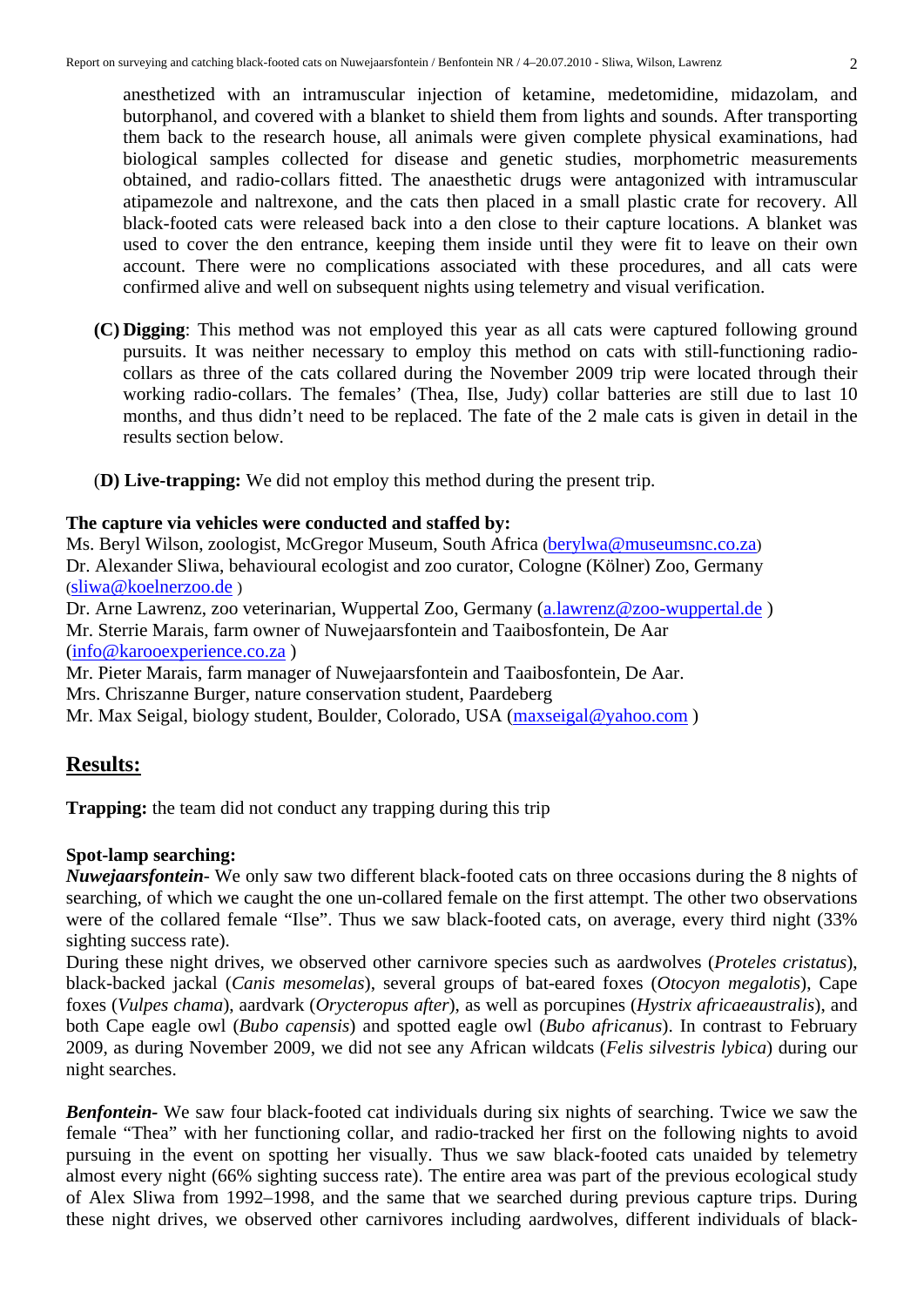backed jackals (up to 5 per night), Cape fox, and several small groups of bat-eared foxes. During this trip we did not sight any caracal (*Caracal caracal*). Other nocturnal mammals sighted included aardvark and porcupines.

#### **Catching via searching and pursuit:**

*Nuwejaarsfontein-* We caught the single un-collared black-footed cats sighted, thus our capture "success" was one out of one attempt (100%). This newly collared older adult female "Bora" lives north and adjacent to the female "Ilse" who is still resident in the same range and across the road from the younger collared female "Judy". Latter has moved from her former range (2009) further north and into more rocky terrain (Fig. 1). We only sighted cats twice in 8 nights of spotting (25% sighting frequency/night), the second cat being the collared "Ilse" whom we did not pursue after identifying her by her radio signal.

*Benfontein*- Out of the three sightings of un-collared cats we pursued and captured all three new blackfooted cats, thus our capture "success" was 100%. We saw the collared female "Thea" twice without checking her signal beforehand. Thus our sighting frequency here was 5 cats in 6 nights (83% sighting frequency/night).

**Fate of black-footed cats collared in 2009**: One of the previous year's cats on Nuwejaarsfontein was found dead (male "Berg") in an advanced state of decay, within his home range (pers. comm. P. Marais) in January 2010. No cause of death could be determined.

The other male is "Okko" who has been captured as an adult by the BFCWG for the first time in November 2006 on Benfontein. In May 2007, we radio-collared him; his collar has been replaced in February 2009. In April 2010, we decided to replace his conventional VHF collar by a GPS GSM collar by Sirtrack® kindly sponsored by Dr. Rob Crawford of the Department of Environment and Tourism (DEAT) in Cape Town. Unfortunately, we were not able to properly test this collar to validate the acquisition of satellites for locations later downloaded via the ARGOS satellites. His collar was only going to transmit GPS locations for 3 months. However, since the VHF component of the collar failed to function, his GPS collar is still transmitting to this date (December 2010 – 9 months!) providing us with regular updates of his movements. Most of the GPS locations are of lower signal quality, thus the analysis of the data will have to be carefully planned and cleaned from outliers; however, the amount of regularly downloaded data provides us with spectacular results for this adult male on Benfontein.

#### **Locating the radio-collared cats**:

*Nuwejaarsfontein and Benfontein-* Subsequent to their respective capture we attempted to acquire location fixes of all radio-marked cats in their dens during daylight each day, and then additional fixes during the course of the nights. Altogether 168 such fixes were obtained for the three cats on Nuwejaarsfontein (Map 1) and the four cats on Benfontein (Map 2) between  $4-18<sup>th</sup>$  July, while searching several times for male "Okko" VHF signal from Koppies on Benfontein. The short duration of the field trip allowed only for the collection of a limited number of fixes, and thus to arrive at incomplete estimated ranges (Table 1). We were fortunate to receive help in acquiring additional fixes for the 4 cats on Benfontein NR through Max Seigal. He gathered 68 fixes for Thea, 53 for Paris, 56 for Vito and 53 for Erica, arriving at a total of 230 fixes between July and August (Table 1).

We foresee that through further work by Sterrie and Pieter Marais and by Beryl Wilson and Chriszanne Burger following the joint trip, additional location fixes will provide a clearer picture of the home ranges of individual black-footed cats.

**Behavioural Observations of black-footed cats**: Only two cats ("Ilse" and "Thea") have been followed for several nights in 2009. During the course of this field trip, we tried to improve on the habituation of both cats that provided us with beautiful observations of their hunting, spray-marking and other behaviours. The other cats (Bora, Vito and Paris, and Erica) also significantly improved in habituation, but the period was too short to observe them for more than a minute continuously on a sighting.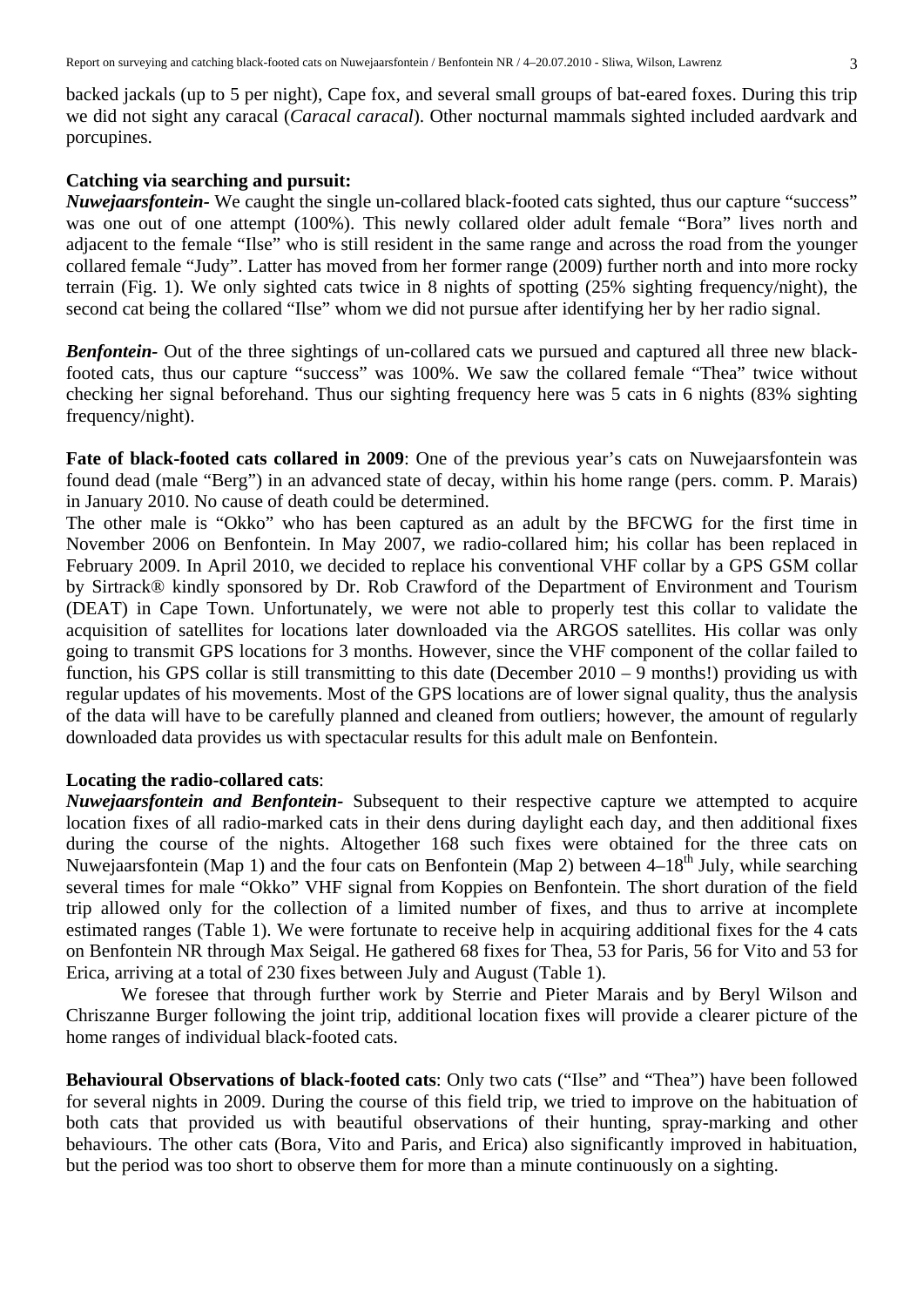**Media**: During our stay at Nuewjaarsfontein/Taaiboschpoort, a cameraman/producer, Charl Rohland of SABA 2 visited us, who portrayed our work and the role of Sterrie Marais in hosting and sponsoring the BFCWG.

### **Discussion and Conclusions:**

Valuable data on censusing and catching black-footed cats have been collected again on this short trip of the BFCWG on Benfontein NR, where the species was intensively studied between 1992–1998. We captured 3 new cats during only 6 nights of spotting there. The spotting frequency was even higher than during the previous field trips (see progress reports 2005- November 2009 – downloadable as PDF–files on [www.black-footed-cat.wild-cat.org](http://www.black-footed-cat.wild-cat.org/)). We captured unmarked females in addition to those during our November 2009 trip, one a young adult female close to the collared female "Thea", and another fully adult female in the south, as well as a subadult male, again close to "Thea" on Benfontein. This is encouraging for the black-footed cat population there.

The sighting frequencies between the two study areas during this trip were dissimilar with 5 sightings of cats on Benfontein in 6 nights (83% chance/night) versus 2 sightings of black-footed cats in 8 nights (25% chance/night) on Nuwejaarsfontein. We assume that the chance of detection was similar between the two sites as both have open habitats with good visibility. During several nights on Nuwejaarsfontein, we even went out with two vehicles to increase our chances of detecting more cats by covering a larger area in the same part of the night. We have no good explanation for this difference as there were no changes in management on Nuwejaarsfontein since our last trip.

As in previous years on Benfontein, we recorded several black-backed jackals, while with certainty only one on Nuwejaarsfontein. High numbers of both black-backed jackal and caracal may negatively affect black-footed cat densities on Benfontein and may force them to alter their ranging behaviour (see report 2007). We now have quite different conditions in this regard between the two study sites. Strangely, during this trip we again did not record African wildcats at Nuwejaarsfontein, in contrast to the 3 different individuals seen in February 2009, which may well benefit the black-footed cats through diminishing competition with this larger felid.

Due to the short time period we spent on Benfontein we are not able to make a reasonable judgement of the population. However, with 5 radio-marked cats on Benfontein and probably more in areas not so intensively covered, the population seems to be increasing again from the levels recorded in the past 5 years. The hypothesis put forward in the 2009 report, that high jackal and caracal populations act selectively via predation on the smaller, slower, less experienced and thus more vulnerable *F. nigripes* kittens and female cats than on adult males seems not to be proven entirely right with the subadult male "Vito" captured during this trip. We have unfortunately no records on the fate of two kittens of "Thea", which we detected after her capture in November 2009.

The brevity of the time spent does only partially allow us to compare estimated range sizes to those of the past years. The range size (11.1 km² 100% Minimum Convex Polygon, N= 44 location fixes) estimated for female "Ilse" on Nuwejaarsfontein during this trip is comparable to the average annual ranges of 10 km² for female black-footed cats on Benfontein in the 1990s (Sliwa 2004). This also corresponds with the observation that during this trip no dependant kittens were observed with mothers during this winter, as we recorded during the November 2009 trip. Then female ranges are smaller than usual, as when suckling kittens female range size is significantly reduced (Molteno, Sliwa & Richardson, 1998). Unfortunately, we have no large adult male fitted with a VHF-collar any more. Adult male "Okko" with his GPS-collar seems to move around over a very large area, however these movements will have to be analysed carefully for comparison. The sub-adult male "Vito" showed a monthly range (Table 1, Range 8.7.- 4.8.10) similar to those of the adjacent females "Thea" and "Paris", which corresponds to previous findings (Sliwa, 2004). Female "Erica's" monthly range in the long grass to the south of Benfontein NR is unusually small.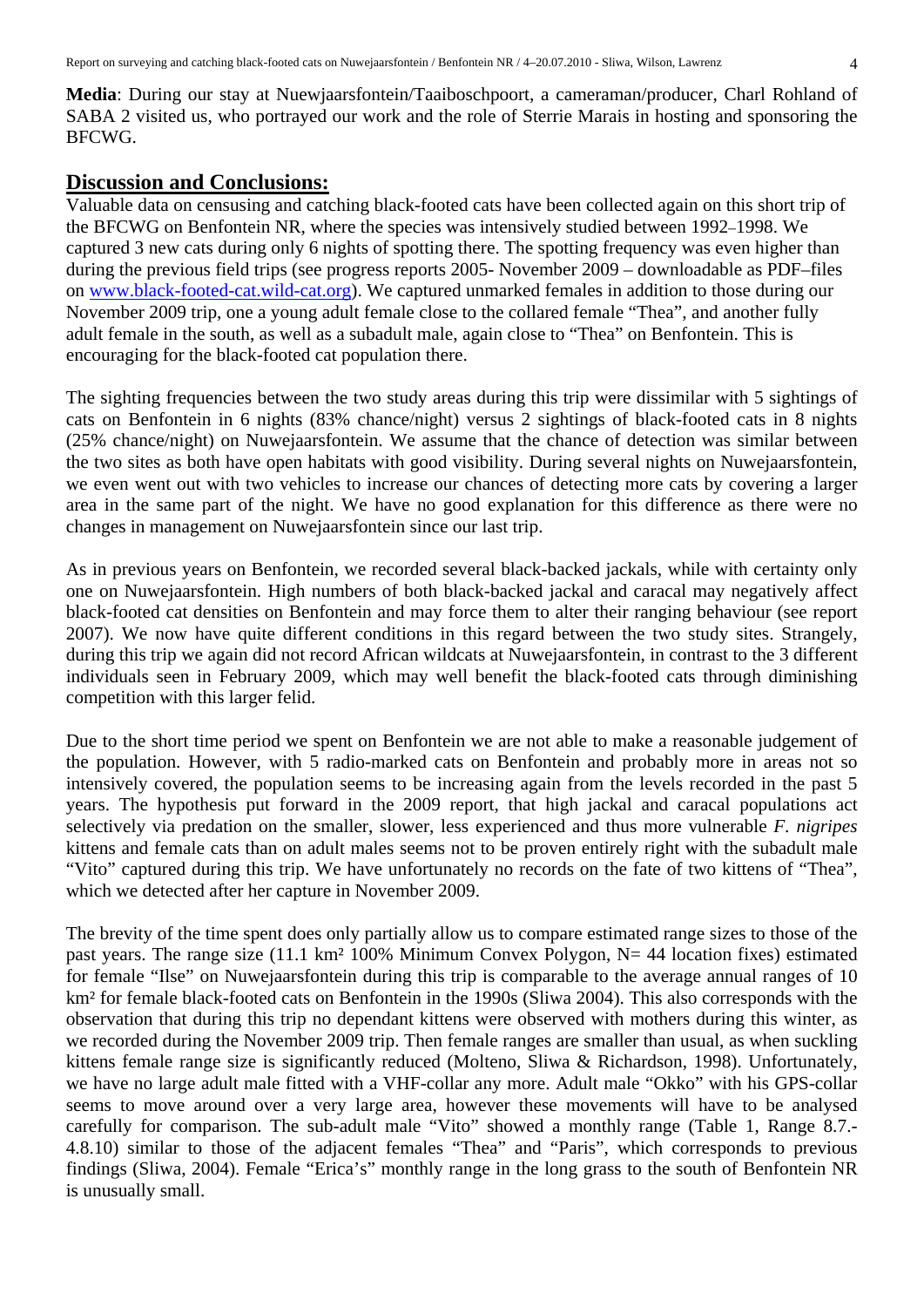Altogether, the trip was very successful, with the overall capture rate similar to the capture successes obtained during previous field trips. We continued with our decision to radio-collar any captured cat that was large enough (> 1 kg) in order to get repeated biological samples during future trips and allowing for the comparison of home ranges to the sizes estimated by Sliwa (2004). Beryl Wilson, Sterrie Marais and Pieter Marais will be able to collect more location fixes on a regular basis for each of the five radiocollared cats.

We will return to Benfontein NR and Nuwejaarsfontein Farm for further capturing and sampling of wild black-footed cats in February 2011.

**Acknowledgements**: We thank Sterrie Marais, his wife Ilse and son Pieter for their holistic support of this capture trip to Nuwejaarsfontein. Not only did Sterrie and Pieter drive and man spot lamps on their excellent Land Rover field vehicle, as well as a Toyota Landcruiser every night, they also helped with the capture and processing of the cat. In addition, they covered all the running costs of the vehicles, provided the use of the spot lamps and much needed coffee breaks in the middle of the veld in the late hours of the night. We are especially indebted for their provision of our tranquil, beautiful and comfortable lodging at Taaibospoort entirely for free, again! We consider this the most significant South African sponsor contribution to the success of the black-footed cat project! Likewise, we thank De Beers Consolidated Mines for permission to work on Benfontein NR and to use the research house for accommodation and lab facilities. Ecology Division of De Beers gave us permission for the sampling, and supported us in employing the pursuit and live-trapping method. Funds for fieldwork came from Cologne Zoo (dedicated donation by Mr. and Mrs. Stock), Tierarztpraxis Dr. Lore Marholdt, Leverkusen, Germany, Zoo-Verein Wuppertal e.V. (friends of the zoo), Wuppertal Zoo, Parc-des Félines, Paris, France; Ebeltoft Zoo (Ree Park), Denmark. The International Society of Endangered Cats (ISEC) Canada Branch, gave generous funds for radio-collars and vehicle running costs. We sincerely thank our respective employers for supporting us and granting us leave of absence from our busy work schedules to carry out this field work.

### **References:**

- Molteno, A.J., Sliwa, A., & Richardson, P.R.K. 1998. The role of scent marking in a free-ranging, female black-footed cat (*Felis nigripes***)**. Journal of Zoology (Lond.) 245: 35-41.
- Sliwa, A. 2004. Home range size and social organisation of black-footed cats (*Felis nigripes*). Mammalian Biology 69: 96-107.
- Sliwa, A. 2006. Seasonal and sex-specific prey composition of black-footed cats (*Felis nigripes*). Acta Theriologica 51: 195-204.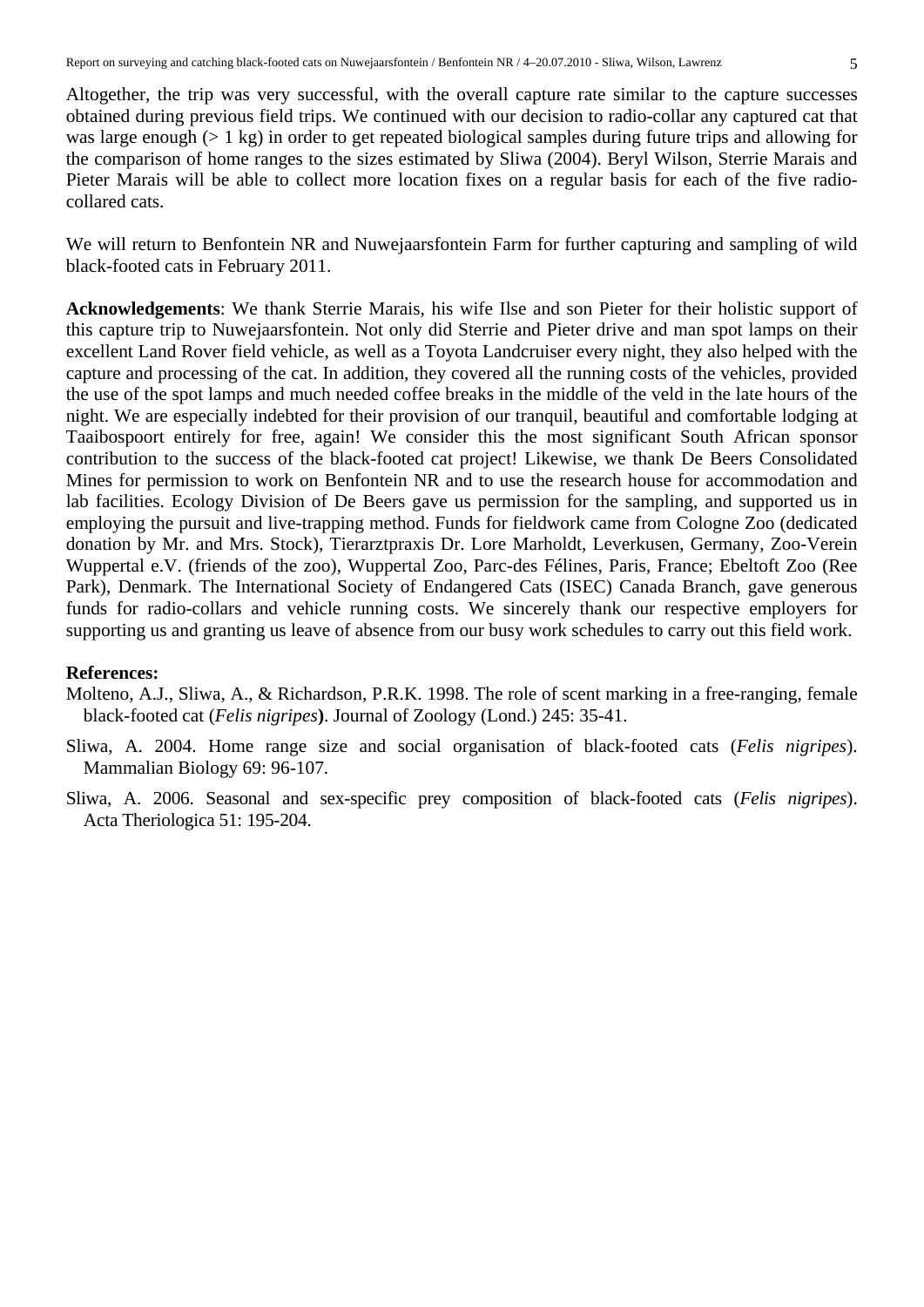

Map 1. GPS map of Nuwejaarsfontein Farm, with minimum convex polygons of female "Ilse" (11.1 km<sup>2</sup> =100% MCP in magenta joining green dots), female "Judy" (0.7 km², 100%MCP), and female "Bora" (4.1 km², 100% MCP) collected during the field period 4–15 July 10. Land marks, windmills and gates, and capture location (red beacons) of "Bora" are also shown. The researcher track taken to find "Judy" on the neighbouring farm by foot is in dark blue. There was no overlap between any pair of these 3 females during our tracking period.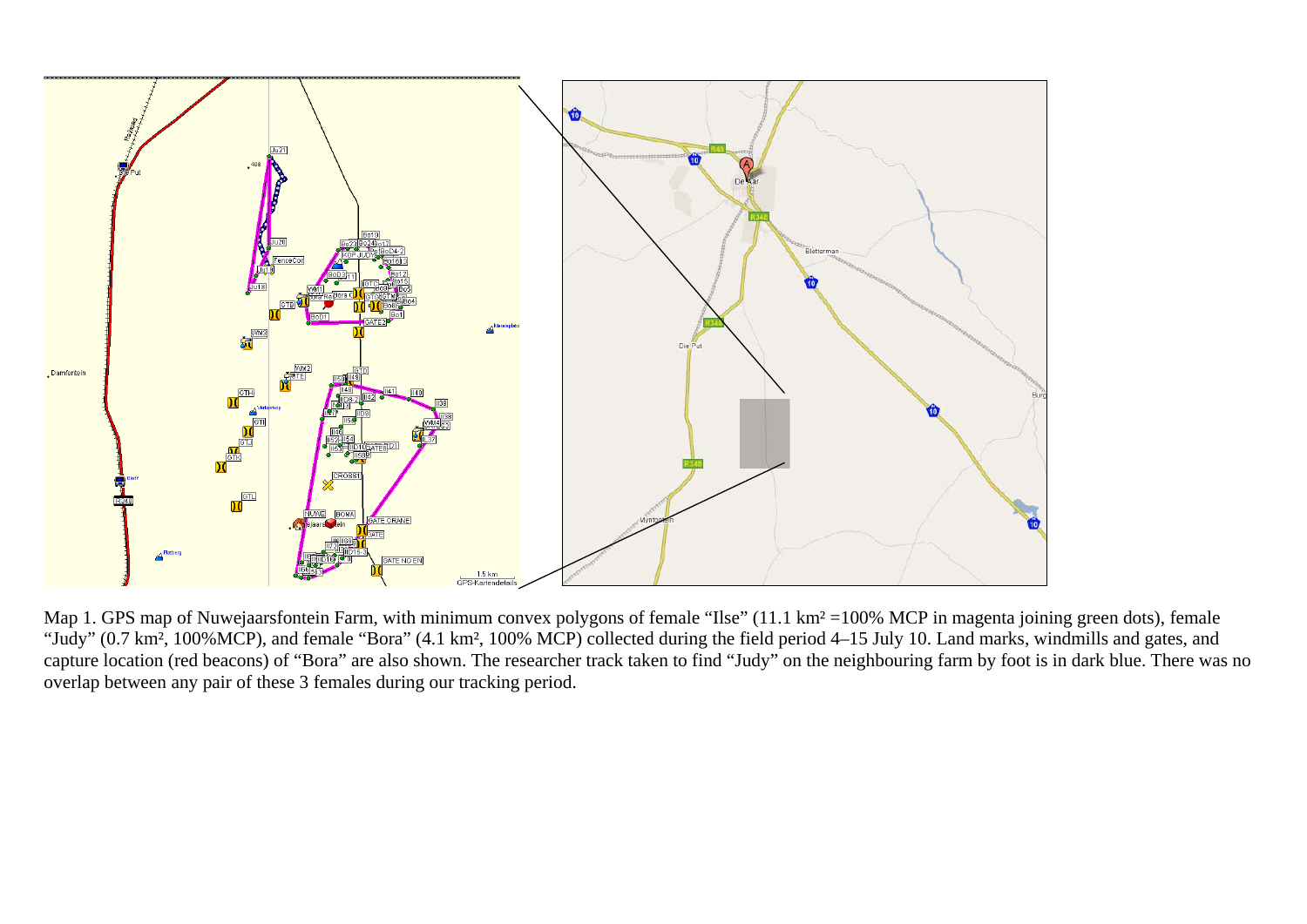

Map 2. GPS map of Benfontein Farm, with minimum convex polygons (100% MCP) encompassing the locations of the 4 radio-collared cats collected during the field period. Female "Thea"= 4.6 km² in yellow, female "Paris"= 2.5 km², male "Vito"= 4.6 km² , and female "Erica"= 0.3 km²in the south. There was some overlap between Thea and Paris. Land marks, gates and capture location (red beacon) of the black-footed cats.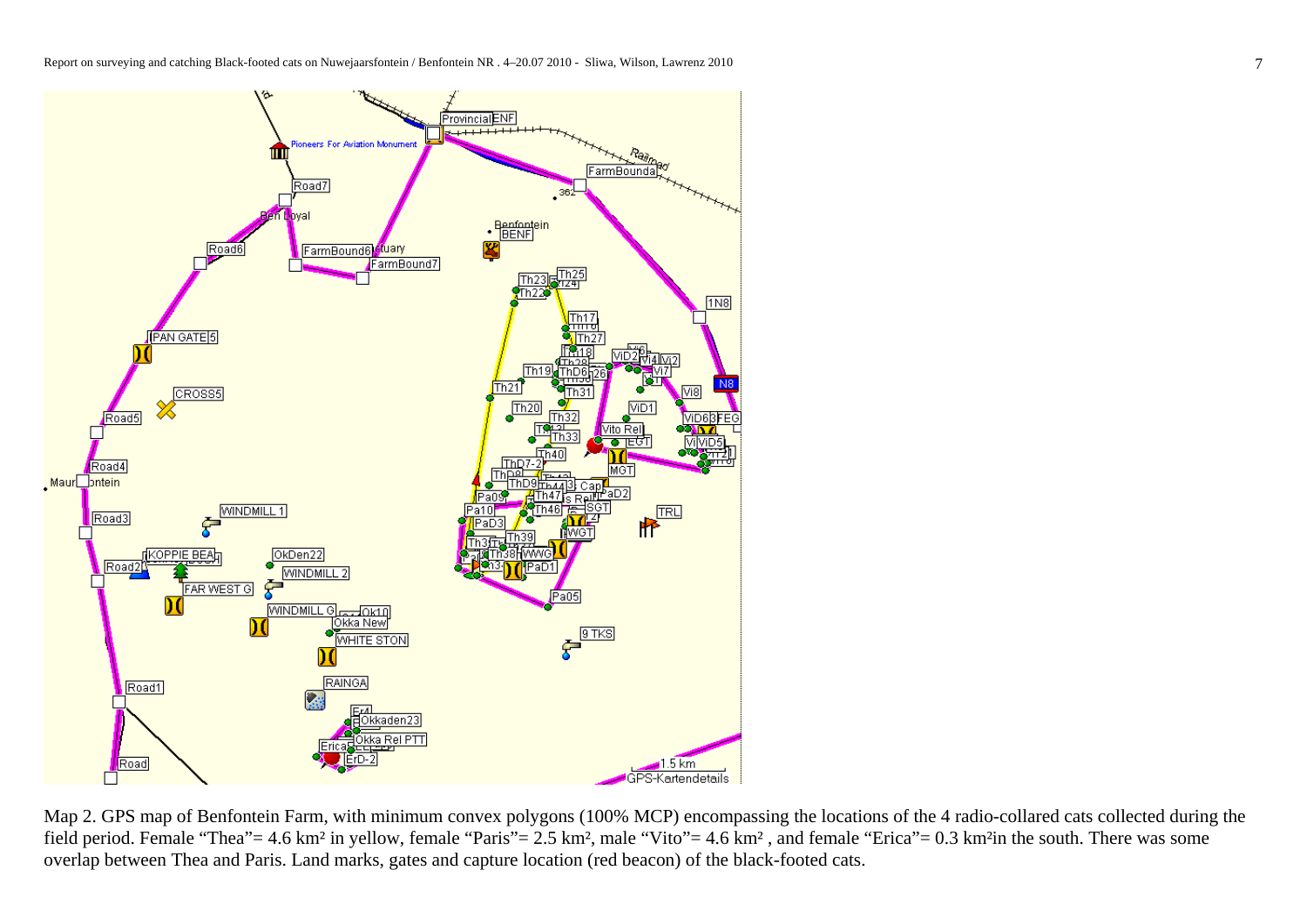

Fig.1. Searching for female "Judy" in rocky terrain on foot (A. Lawrenz)

Fig 4. Capture team in mid-winter, Nuwejaarsfontein

(Charl .Rohland)

Fig. 2. Female "Ilse" with collar (A.Sliwa)

Fig 3. Frozen landscape at dawn on Nuwejaarsfontein (A.Sliwa)



Fig 5. "Ilse" jumping from rocks after ambushing prey (A. Sliwa)

Fig. 6. Covering the release den of "Bora" during early morning frost (A. Lawrenz)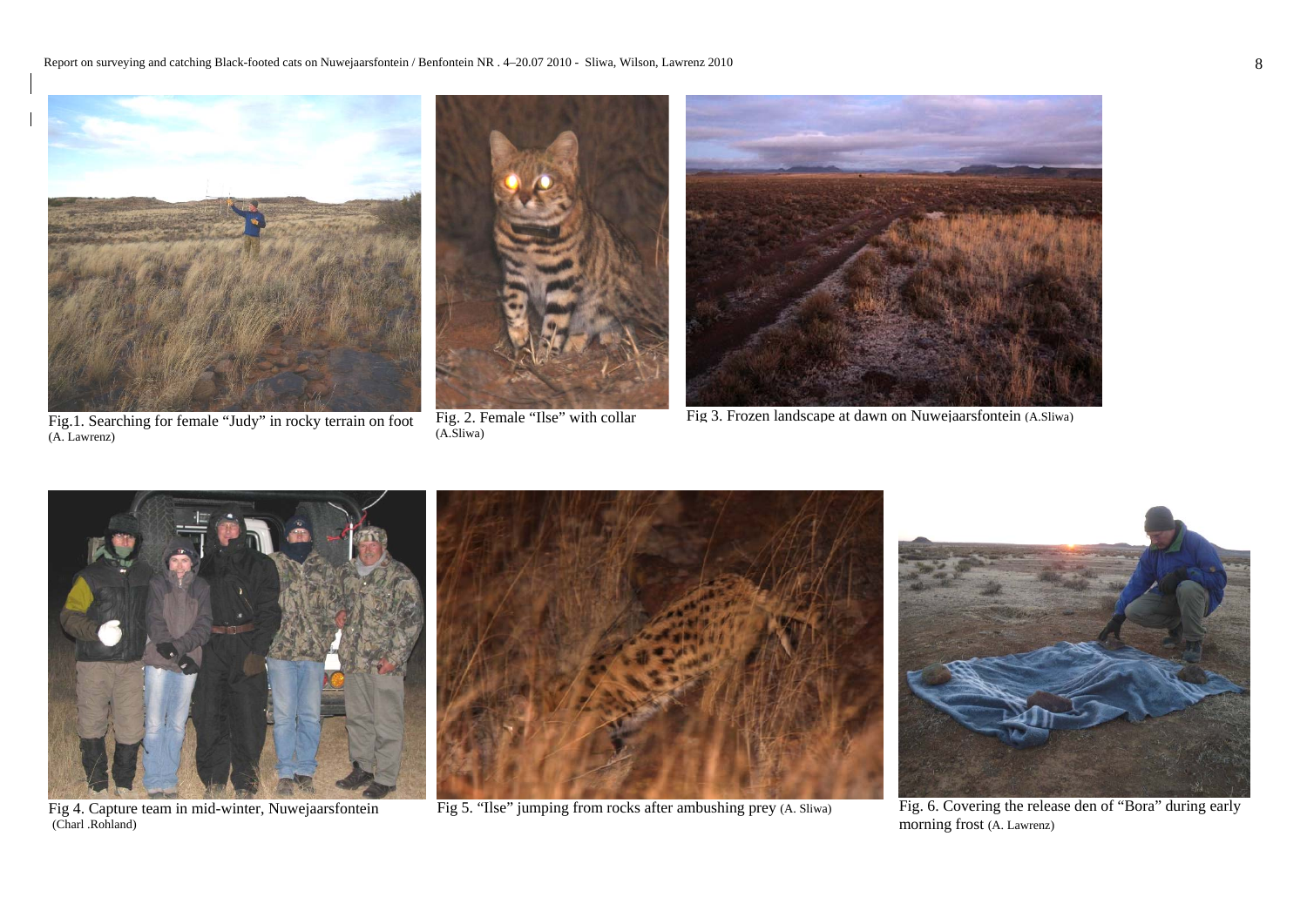

Fig. 7. Alex in heavy wintergear (A. Lawrenz)



Fig. 8. Waiting for the anaesthesia to take effect on "Vito" (A. Sliwa)



Fig. 9. Injecting fluid to aid recovery (A. Sliwa)



Fig 10. "Vito" in the weighing bag (A. Sliwa)



Fig. 11. Commuting beween Kimberley and De Aar (A. Sliwa)



Fig. 12. Beryl sitting for the interview with Agri TV (A. Sliwa)



Fig. 13. Alex showing Max Seigal how to find a cat in her den (A. Lawrenz)